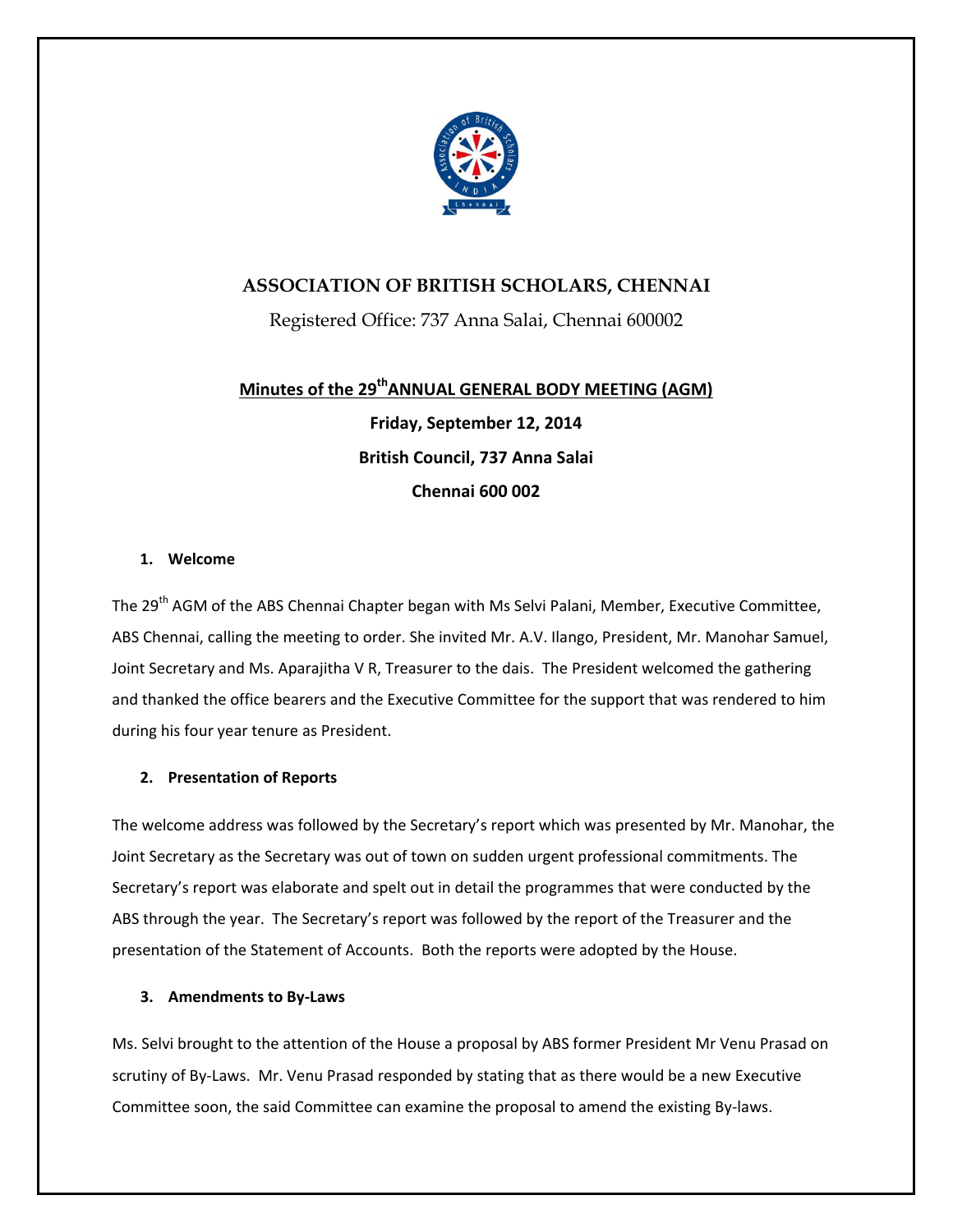#### **4. Elections of New Office Bearers and Committee Members**

Elections for the new EC were announced. Nominations were accepted from the floor of the house. While Mr A J Solomon, British Council Representative was present to stand-in as election officer, in case voting was required, the occasion did not arise as the office bearers and committee members were unanimously elected. The following office‐bearers were declared elected:

President: Ms. Bhooma Vice – President: Mr. Sudhir Ravindran Secretary: Ms. Selvi Palani Joint Secretary: Mr. Pitchaimuthu Treasurer: Ms. Swapna Sathish Names of members to serve on the EC Mr G T Verghese, Ms Naseema, Dr Bernard Sami, Ms Aparajitha and Ms Sandhya were also unanimously accepted.

Dr. Bernard D'Sami, EC member proposed a vote of thanks and thereafter the House adjourned for Fellowship and dinner.

### **Executive Committee for 2014‐15:**

- 1. V G Bhooma President
- 2. Sudhir Ravindran Vice‐President
- 3. Selvi Palani Secretary
- 4. Pichaimuthu Joint Secretary
- 5. Swapna Sathish Treasurer
- 6. G T Verghese Member
- 7. Naseema M Member
- 8. Aparajitha V R Member
- 9. Bernard D'Sami Member
- 10. Sandhya Gopinath Member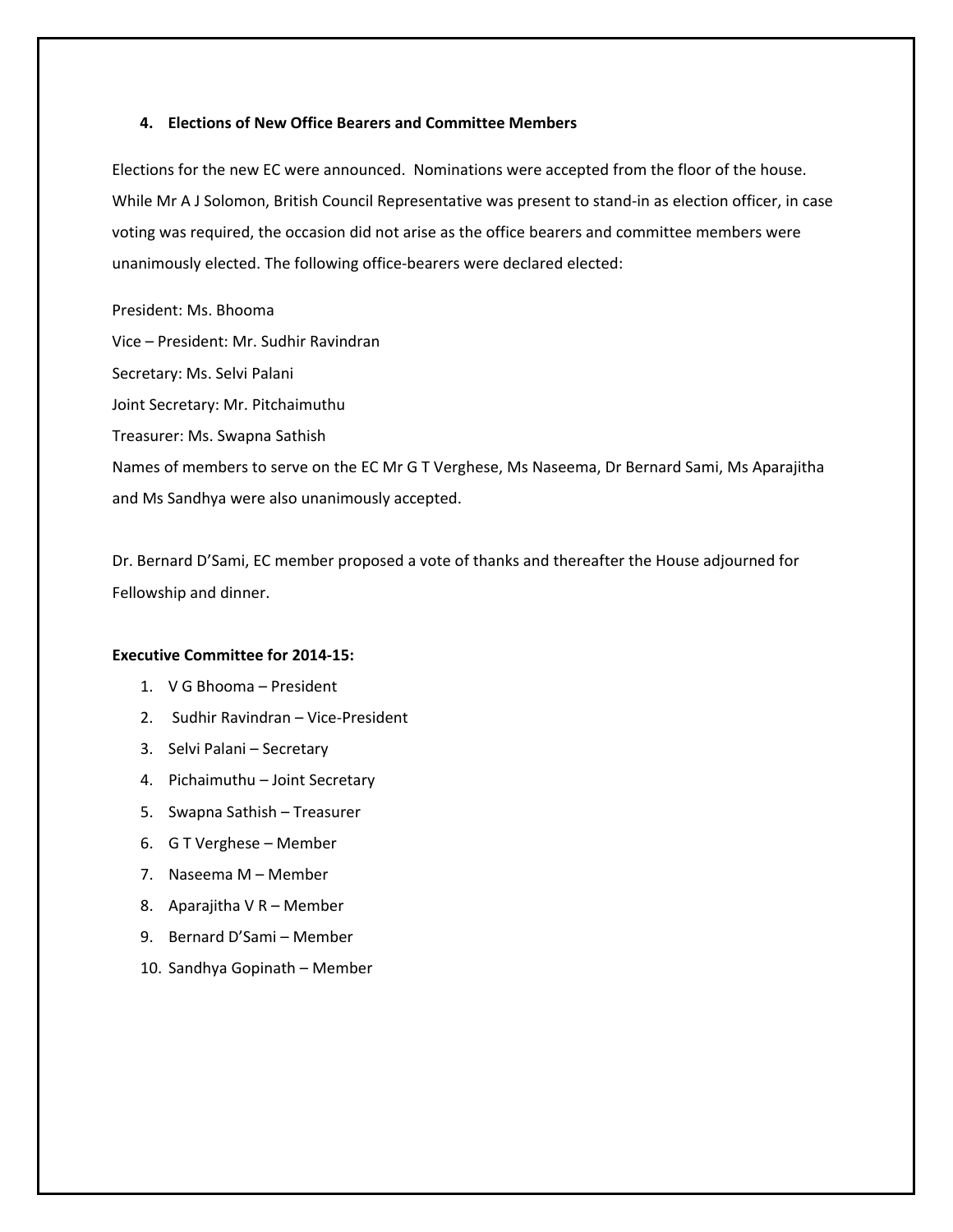### **EXECUTIVE COMMITTEE: 2013‐2014**

- 1. A V Ilango ‐ President
- 2. Paul Chellakumar Vice‐President
- 3. B Jayashree ‐ Secretary
- 4. Manohar Samuel ‐ Joint Secretary
- 5. Aparajitha V R ‐ Treasurer
- 6. Bernard D' Sami ‐ Member
- 7. Selvi Palani ‐ Member
- 8. Premalatha Seshadri ‐ Member
- 9. N Pichaimuthu Member
- 10. Sudhir Ravindran Co‐opted Member
- 11. A J Solomon ‐ British Council Representative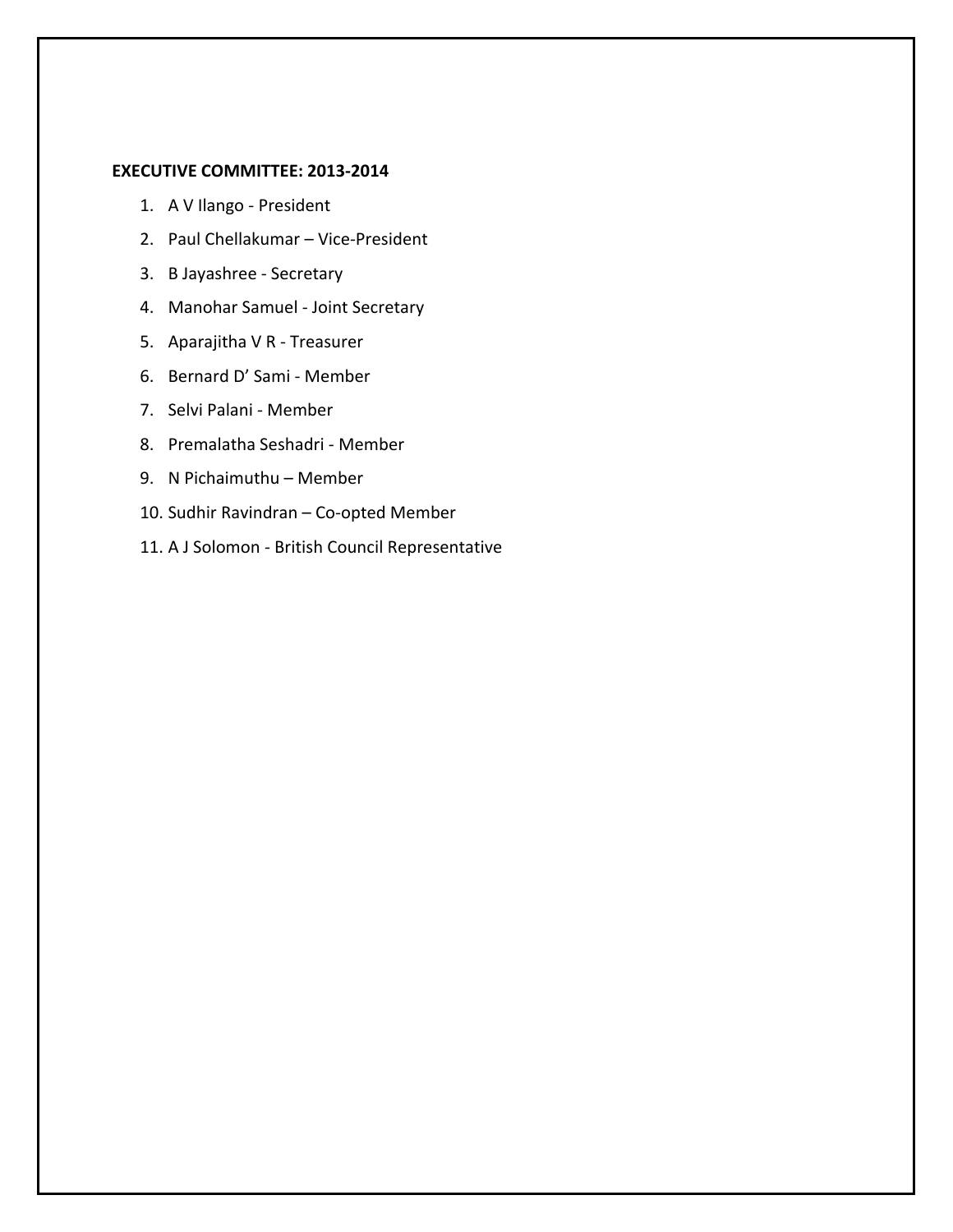## Appendix: Secretary's Report



**ASSOCIATION OF BRITISH SCHOLARS, CHENNAI**

Registered Office: 737 Anna Salai, Chennai 600002

# **ANNUAL REPORT 2013 – 2014 29th Annual General Body Meeting – Friday, September 12, 2014 British Council, Anna Salai, Chennai 600 002**

Good Evening! On behalf of the Executive Committee, I extend a warm welcome to all, at the twenty‐ninth Annual General Body Meeting of the Association of British Scholars, Chennai. Due to sudden unavoidable circumstances, I am unable to present the report in person and am grateful to the Joint Secretary for stepping in on my behalf.

The Report is presented along with a slideshow of images from various events that took place to enable members to glimpse the year that was, in pictures as well as in words. The report contains details of the events conducted as well as some key efforts that were taken in addition to routine events.

## **EVENTS AND ACTIVITIES: 2013 – 2014**

Dr Gurnam Singh, Principal Lecturer in Social Work from Coventry University, delivered a lecture on Critical Pedagogy in November 2013. The lecture was found useful especially by academics and students. Also in November, ABS hosted a Gazetteer talk by Mr K R A Narasiah on Civil Aviation in Madras. The talk was a fascinating journey of pictures and information and was a treasure trove of anecdotes and stories, rarely heard. The event was attended by ABS members and students.

ABS Chennai hosted, in partnership with BC, an evening of the Charles Wallace Awardees, with the India Trust Secretary Richard Alford and 3 awardees from the ABS fold. Aspiring applicants and members benefited from this programme that was an exemplary presentation of presentations of great depth from each of the professionals – Dr Benny Kuriakose, Dr Renuka Rajaratnam and Dr Swapna Sathish. Director BC, South India Paul Sellers, presided over the event that took place in February 2014.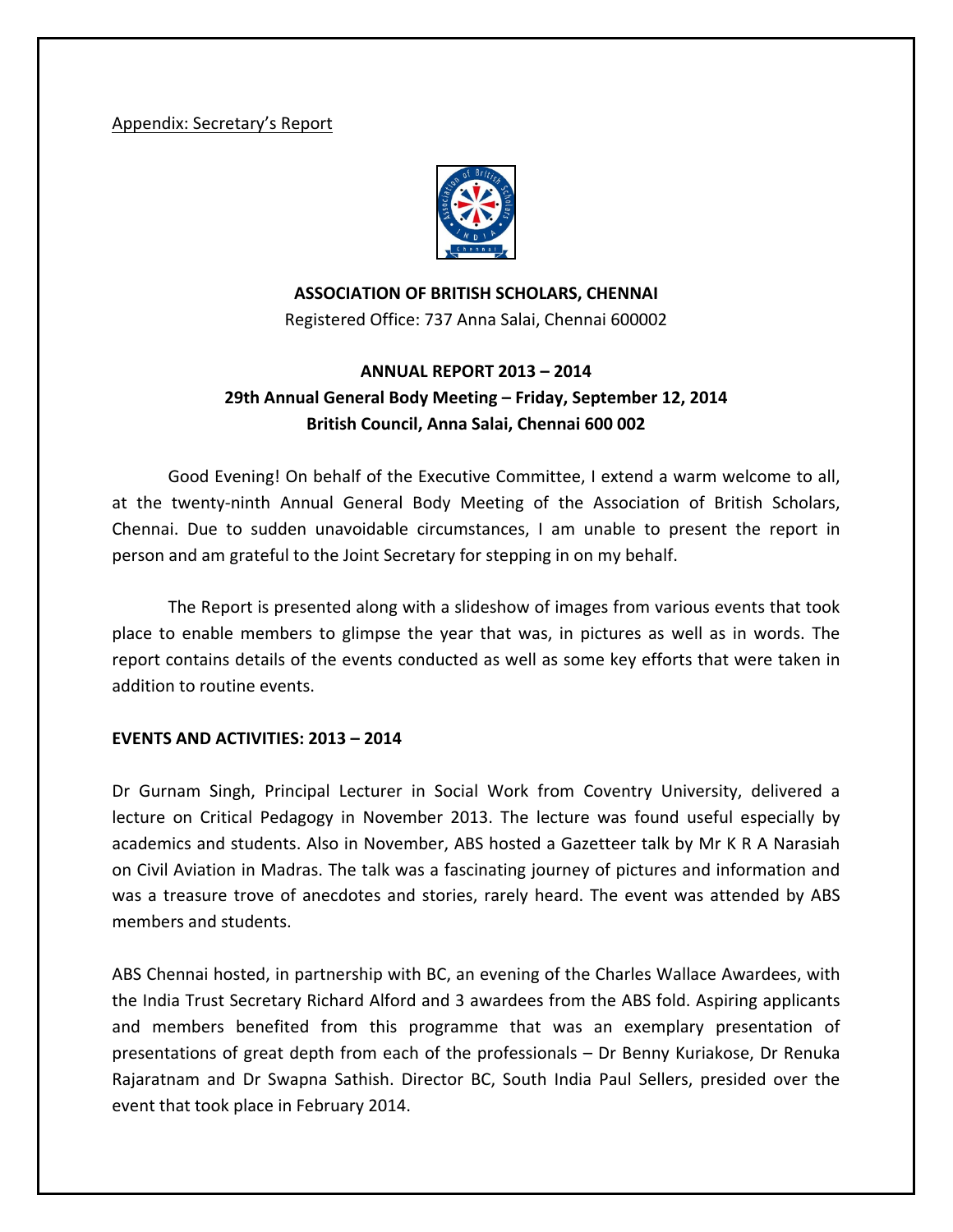Violence against women is a much discussed topic in civil society. In order to provide an orientation to women in media with regard to the new Sexual Harassment in the Workplace Act, ABS Chennai along with the Network of Women in Media organized a workshop for journalists as part of efforts for International Women's Day. The panel of experts provided an indepth overview into the Act and its implementation.

Mr P M Belliappa, senior member of ABS Chennai gave a talk on "The Importance of Good Governance in Public Life" in March 2014. Attended by ABS members and other scholars and professionals, the talk provided an opportunity for greater understanding of the civil services and the functioning of bureaucrats. Both these events were well-reported in the media.

ABS Chennai hosted a talk by the Artist's Grant awardee, Ms Sandhya, at the residence of the British Deputy High Commissioner in May 2014. It was a warm gesture on behalf of the BDHC and proved to be an occasion with lot of opportunity for fellowship and warmth from the members as well as for greater rapport building with the BDHC – an event that helped further the rapport between ABS Chennai and the BDHC.

In June 2014, ABS Chennai Secretary participated in an all-India meeting of ABS chapters and alumni associations in New Delhi, held to discuss the way forward and future collaborative efforts across associations. The Secretary presented, on behalf of South India efforts taken by each of the chapters. The role and work of ABS Chennai was appreciated at this forum.

ABS Chennai hosted a book Launch of "Masterji" by Puja Borker an ABS member in July 2014. The book was launched by Sahitya Akademi awardee and ABS member Indran and well‐ attended by members and guests.

ABS Chennai hosted a seminar on "Understanding Human Rights" with Dr Gladstone and Ms Selvi in August 2014, specifically focused on students of social work. It was well-attended and found useful by college students.

The former BC Director, South India, Paul Sellers has been a patron and pillar of support to the ABS Chennai chapter, all through his tenure in Chennai. In view of his departure to his new posting, ABS Chennai hosted a farewell dinner for Paul in August 2014. The farewell, accompanied by much warmth on all sides, proved to be a memorable occasion and in the words of Paul "an unforgettable memory".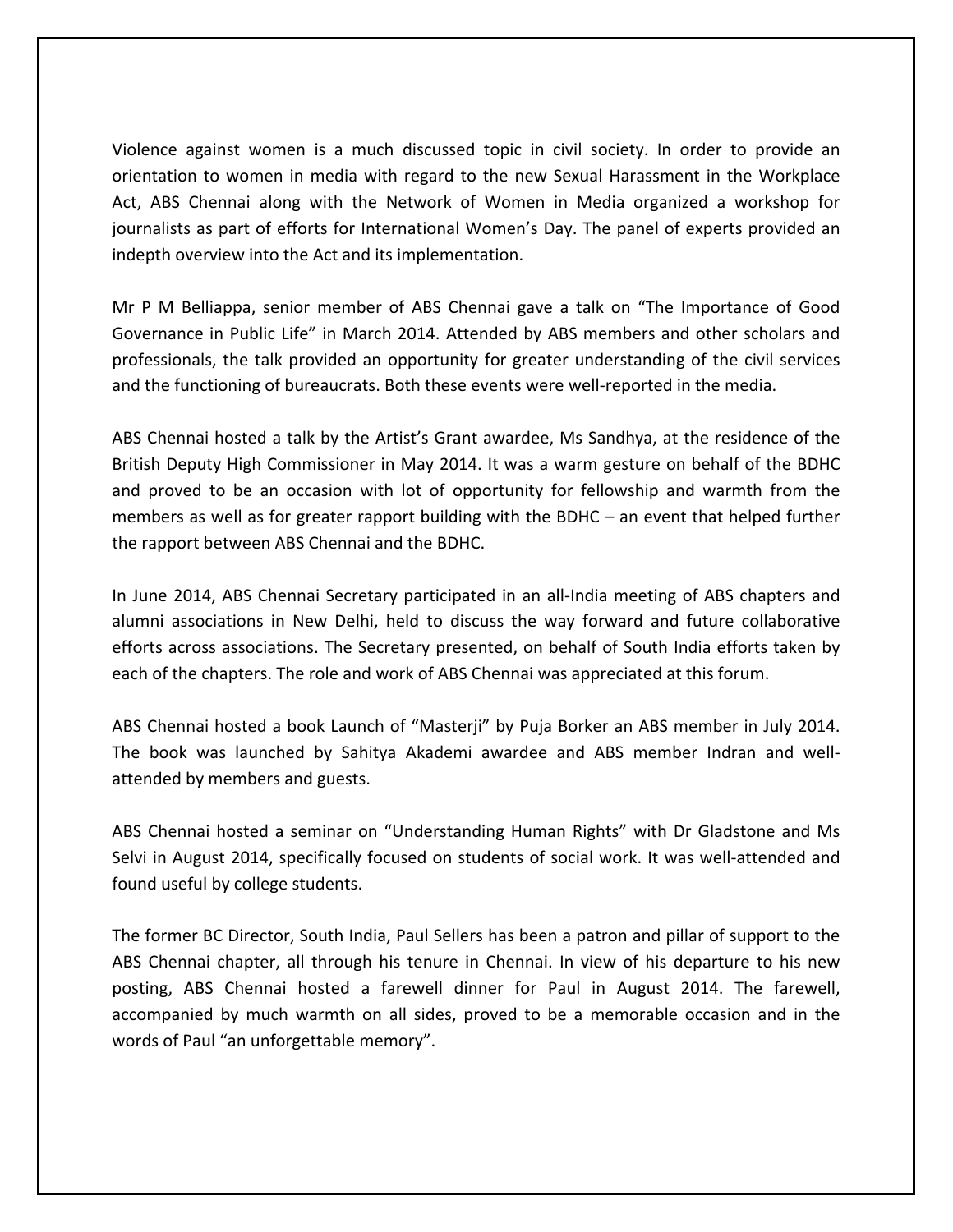Also in August 2014, ABS Chennai hosted an Art Show by women artists "Madras Jasmine" as part of Madras Week celebrations. The 10‐day show featured 22 prominent women artists and was inaugurated by Dr Nanditha Krishna. It featured talks by Dr Razia Tony and by Dr Lakshmi Priya Daniel and was curated by ABS member Ms Premalatha Seshadri. The event was well received by the public and by the media.

Through the year being reported upon, ABS completed a phase of English training for artists that had been initiated in 2013. A total of 10 artists were supported and completed their English training in partnership with VETA. This unique initiative has helped facilitate English language skills among artists, an important requirement for their being able to showcase their work in India and abroad.

The ABS Chennai website that has been kept active through the year with the voluntary support of ABS member Vikas Chawla, had the following statistics from Apr 2013 to Mar 2014: 878 visitors visited the website cumulatively 932 times and spent an average 7.5 minutes on it. This is a growth of 95% in users from previous financial year. On Facebook, we had 71 fans in April 2013 and have since grown to 113 fans, having added 42 fans.

ABS Chennai also contributed towards the fund for former BC employee, Nim Bahadur's family. Through contributions from members, we raised about 34,000 rupees and making a similar provision from ABS funds – a total of Rs. 70,000 was handed over to BC in favour of Nim Bahadur's family's benefit fund.

Since the last AGM, eight Executive Committee Meetings were held and provided an opportunity to discuss activities and events of the Chapter. Three new members were inducted during the period under review.

As we complete this year, I thank, on behalf of the Executive Committee, Mr Bharat Joshi, Patron and British Deputy High Commissioner for his support and involvement in various activities of the ABS, who also took the initiative to involve the ABS Chennai chapter and its members in various activities. We also thank Mr Paul Sellers, former Director – British Council, South India, who has been readily and constantly with the ABS Chennai chapter's activities, offering his time and his encouragement in support of the chapter's efforts. We also welcome Ms Mei-Kwei, the new Director  $-$  BC, South India and look forward to a mutually satisfying period ahead and thank her for her gesture of sending across her message for members at the AGM.